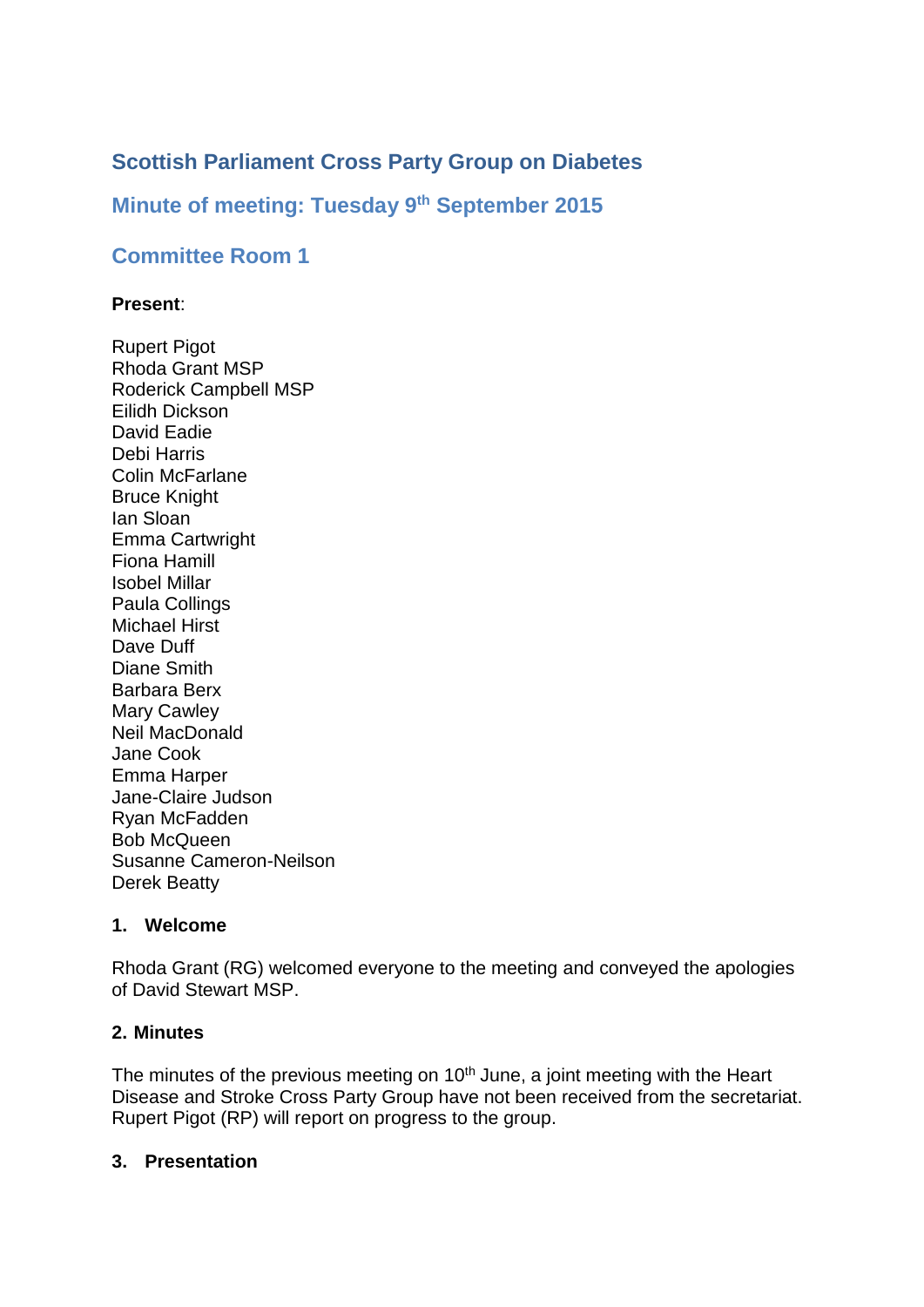Jane-Claire Judson (JCJ) presented on the Diabetes Scotland publication "State of the Nation: The Age of Diabetes". This encompassed reflections on the priorities of diabetes care. The State of the Nation takes information from the Scottish Diabetes Survey and other sources to give a narrative to diabetes care in Scotland. There are many sound bites that have been used to describe the current state of diabetes in Scotland: "the ticking time bomb" and how to "stem the rise" of diabetes. There are currently 19,000 new cases of diabetes each year and there is evidence that the rise in the total amount of people can be put down to people living longer, which should be released over in early October to corroborate this. According to the current increase in the amount of people with diabetes there will be 480,000 people with diabetes by 2035. The Scottish Diabetes Survey looks at the clinical outcome data, Diabetes Scotland takes this and incorporates the realities for people living with diabetes, the costs and social effect. 1 in 20 people with diabetes need assistance from social services.

Is this a cost or is it an investment. Diabetes Scotland is looking to NHS Scotland and Scottish Government to work in partnership and re-engineer budgets to prevent complications, however this goal will be akin to turning round a super tanker. Diabetes is the "problem child" of non-communicable diseases. It is the pipeline for complications and if you do not get diabetes right you upset a whole family of conditions across the NHS. Cardio vascular disease (CVD) is declining but it will not go down more as it is a symptom of diabetes. CVD is a clinical priority but the best way to reduce the incidence would be to tackle one of the causes. We are living in the age of diabetes now and we can address it. NHS Scotland uses none care processes and Diabetes Scotland further augments these with the 15 Health Care Essentials. Nine health boards perform below the average in Scotland. In some boards, more people are receiving kidney tests than their HbA1c test. Glasgow appears below average in all the nine care processes. There are health boards that are constantly popping up such as NHS Lanarkshire, NHS Forth Valley, NHS Ayrshire and Arran and NHS Shetland. Looking beyond this it is not *just* about whether people living with diabetes have been checked but also about the long term health matters.

According to the report in comparison between Type 1 and Type 2 diabetes, people with Type 1 diabetes always come out worse on getting health checks. The nine health checks are the same for both types. 93% in Greater Glasgow and Clyde (GG&C) have had the HbA1c check, the best was in Dumfries and Galloway, GG&C were the worst. Scotland has the worst HbA1c levels in the western world. The amount of people not getting their HbA1c in GG&C would fill the new Queen Elizabeth hospital five times. Lanarkshire long behind the rest of Scotland's Health Boards is incrementally improving but GG&C has slipped down, why? Is this an issue with the design of services, demographics, "did not attend" rates or not understanding person centred care?

There needs to be better work force planning throughout Scotland, there are too many vacant posts and problems in rural areas. However it is not all bad news it is about getting the right people and the executive will to get things done.

RG asked about areas of deprivation and is there a need for special measures to address this?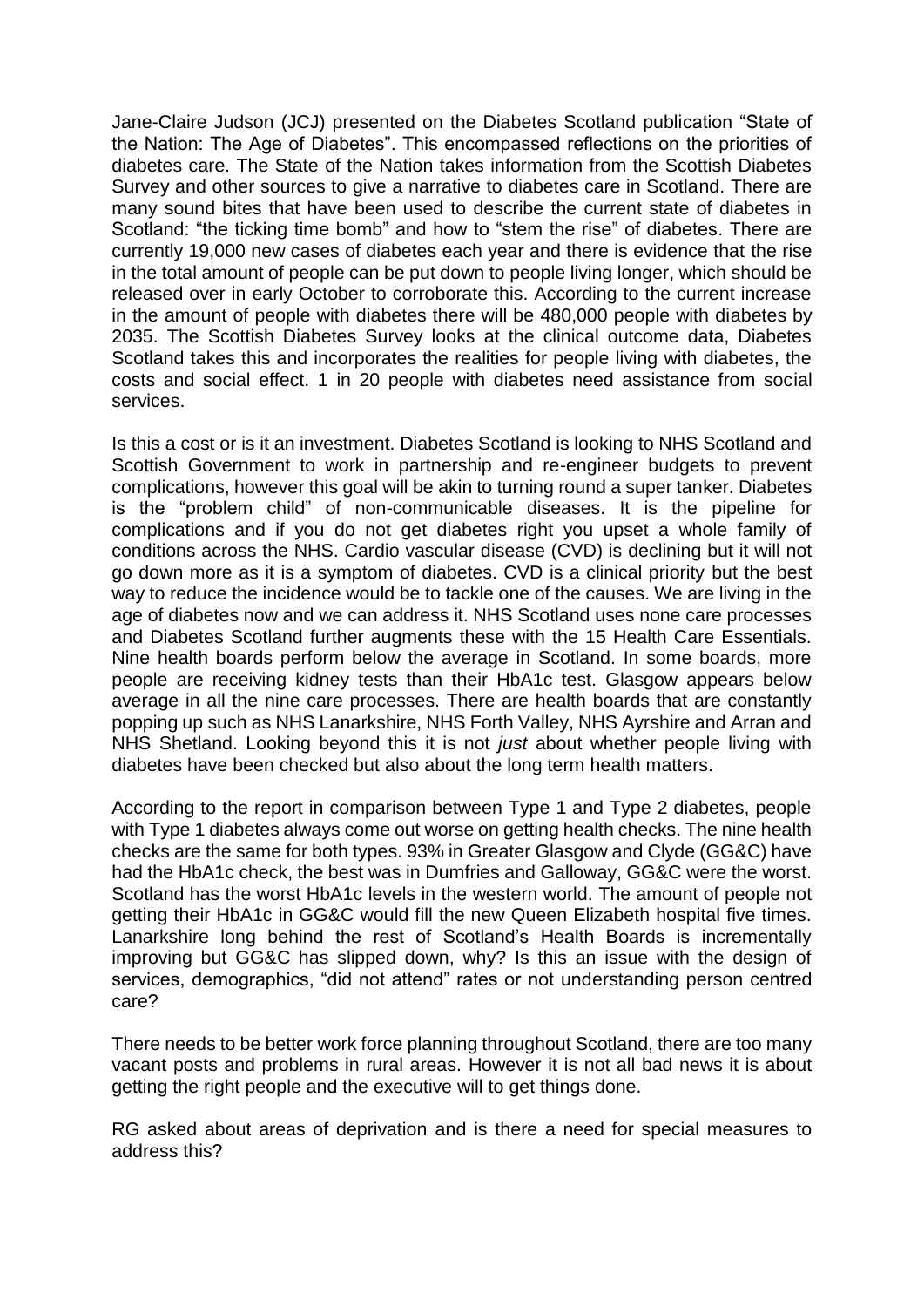JCJ answered that GG&C have been examining the deprivation agenda. There is context on personal need for instance lost jobs, exams etc. We can do targeted care. The integration of health and social care will be positive in bringing this forward.

Sir Michael Hirst (MH) congratulated Diabetes Scotland on producing a great document. Further to this, on the numbers of people living with diabetes rising and rising, including the rise in the amount of people at risk of developing diabetes – what does this mean. The International Diabetes Federation will be publishing its annual Atlas illustrating this.

JCJ pointed out that the Scottish Public Health Observatory (SPHO) provides figures that show the total at high risk of developing diabetes, however the number is dated and needs revising. The lead clinician is examining what needs to be done. Scottish Government has introduced an obesity strategy and has seen a reduction in childhood obesity.

Paula Collins (PC) explained that Health Boards are doing different variants and implementation of diabetes education which is having an effect.

JCJ highlighted that the problem of diabetes education is a real issue. The Scottish Diabetes Survey will be reporting this for the next survey. Some Health Boards only have 3% of people with diabetes taking education. Professor Helen Calhoun worked out that it would take 60 years for just the existing people living with diabetes to take an education course on the current take up.

Ian Sloan (IS) Referenced section 12 in the State of the Nation saying that it was a horror story that was all too real.

Steve Birnie (SB) talked about the work currently underway and that he hopes that it will be piloted in the New Year.

JCJ agreed with IS that inpatient care is a horror story but because it happens a lot means that it is not an outlier. In hospitals insulin is one of the most misused treatments, patients must have input on how it is administered. How do we make sure that the whole of the NHS understands this, not just the diabetologists?

Mary Cawley (MC) liked the report to an analogy of a problem child. GG&C have psychologists but there is lack of people to provide support. Who will provide this?

JCJ offered to put together a quarterly report from Diabetes Scotland Careline to help understand what is needed. Young people talked about how it is not welcoming to come to a clinic. There needs to be some positive stories, psychology is the Cinderella service but what will happen?

MH commented that we are picking up issues far too late. GPs are incentivised about when HbA1c develops into diabetes. Why is this, the culture needs to change. In England they are looking into this. John Swinburne took his diabetes into remission, we need to be a world leader on prevention. Diabetes Scotland needs to be more aggressive on this angle in reminding Scottish Government that it is not performing at its best and there needs to be real change.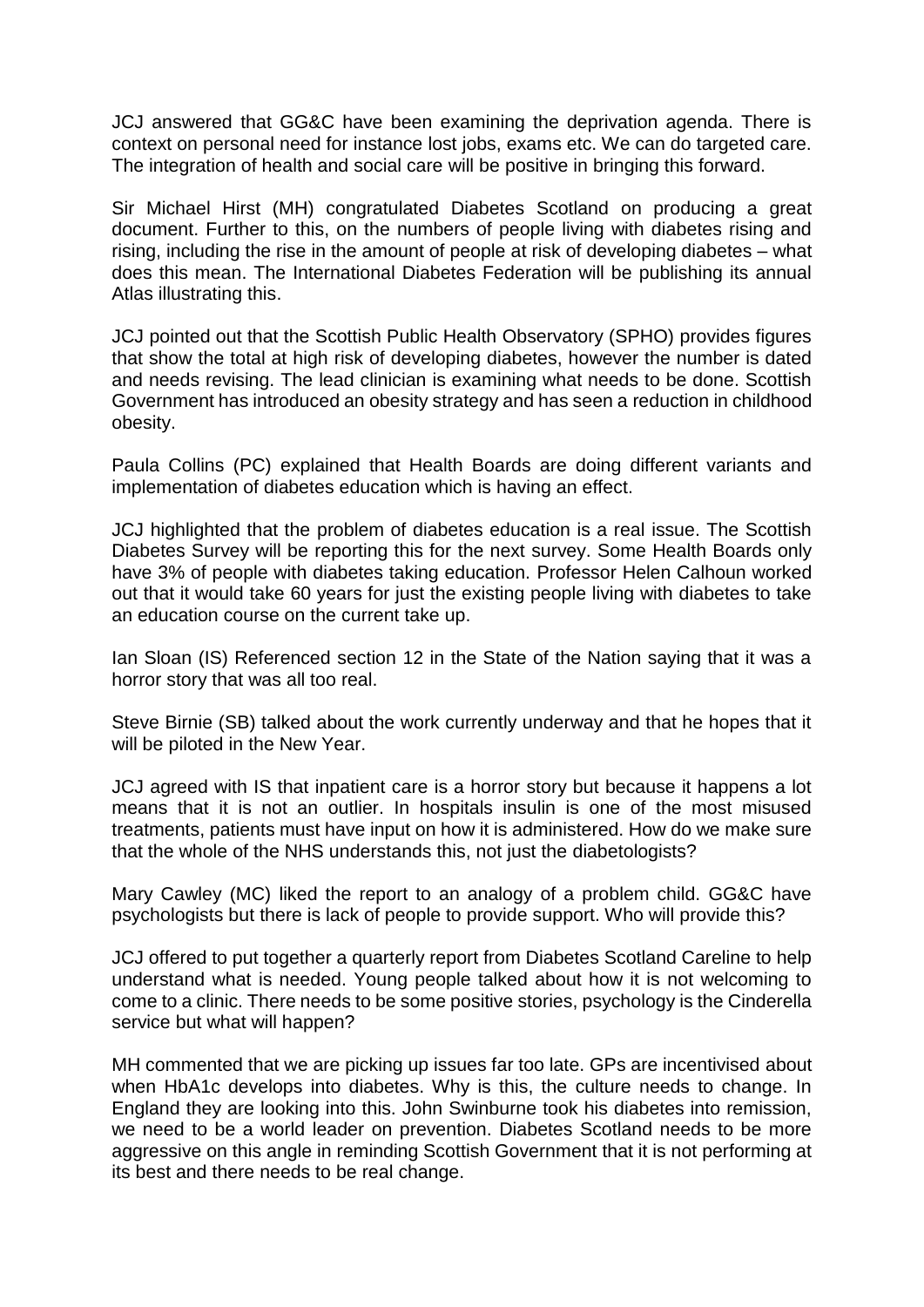JCJ acknowledged that MH had raised a valid point and asked MH to look at the latest Holyrood magazine. Charities and particularly Diabetes Scotland are being radical but the system is not designed to take that on board.

For GPs they have the data and the knowledge but do not have the power. Why are GPs not doing something about this? The Royal College of Nursing (RCN) and the British Medical Association (BMA) are looking at how healthcare professionals can work together. The most radical thing to do is not to bother the NHS, it's that we need to work together and create partnerships. Insulin pumps are probably the biggest challenge we've done, getting a CEL was a failure as something should have happened before it came to this. Working together would need radicalism in the NHS.

RG asked about new medical technology and ehealth, if GPs are reluctant to embrace this should we be empowering the patients?

JCJ responded that there is a lot of stuff out there such as diabetes apps but they are tools, we need to look at the outcome. My Diabetes My Way (MDMW) has been brilliant in principle but a massive blocker has been healthcare professionals promoting it. Technology can be fantastic but it is a chain we have to get right all along.

SB Innovation and technology is fantastic but part of the bigger issue is that it does not fit with young people and they can be blocked by Health Boards. A higher level pressure is going to be needed to change this.

IS started a Facebook page for young people and IT department for NHS Fife threw their hands up in horror. MDMW has a high barrier to entry as the GPs need to OK it.

Jane Cook (JC) said that there has been an improvement in MDMW. Telehealth is a good way forward.

Derek Beattie (DB) congratulated JCJ on the State of the Nation and wanted to pick up on what MH was saying – There is a great degree of public apathy, 15% do not turn up to appointments and £1 billion goes on treatment. If you can get GPs to link on this and public raise this.

JCJ said that diabetes is very hard to "message", Type 1 and Type 2, the media cannot get the difference. There is an issue with the stigma on diabetes coupled with a blame game for the media. 1 in 5 are going to be affected, diabetes is not an NHS/clinical issue it is wider than that. To stigmatise these issues or to push it too much to the other end of the spectrum would inhibit people managing their diabetes. We are getting there, this is a different way of campaigning. Diabetes needs to be a national priority for Scottish Government.

JC agreed that it is not public apathy but fear of the size of the problem. We can do better with what we have got.

DB explained that having livid over 35 years with the condition that there have been many advances but we still have people that have been unnecessarily passing away.